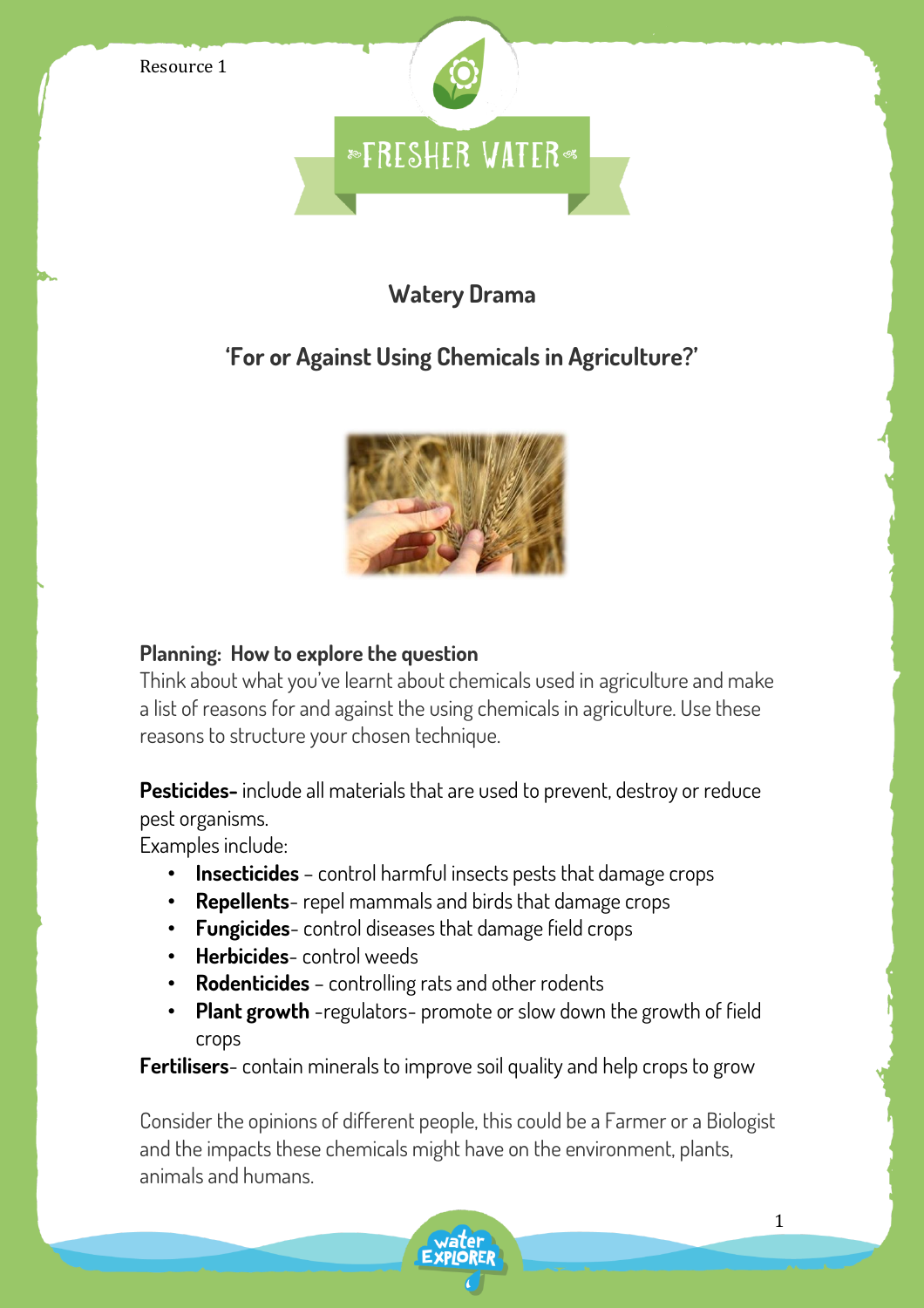

| <b>Reasons for the use of</b><br>chemicals in agriculture | Reasons against the use of<br>chemicals in agriculture |
|-----------------------------------------------------------|--------------------------------------------------------|
|                                                           |                                                        |
|                                                           |                                                        |
|                                                           |                                                        |
|                                                           |                                                        |
|                                                           |                                                        |
|                                                           |                                                        |
|                                                           |                                                        |
|                                                           |                                                        |
|                                                           |                                                        |
|                                                           |                                                        |